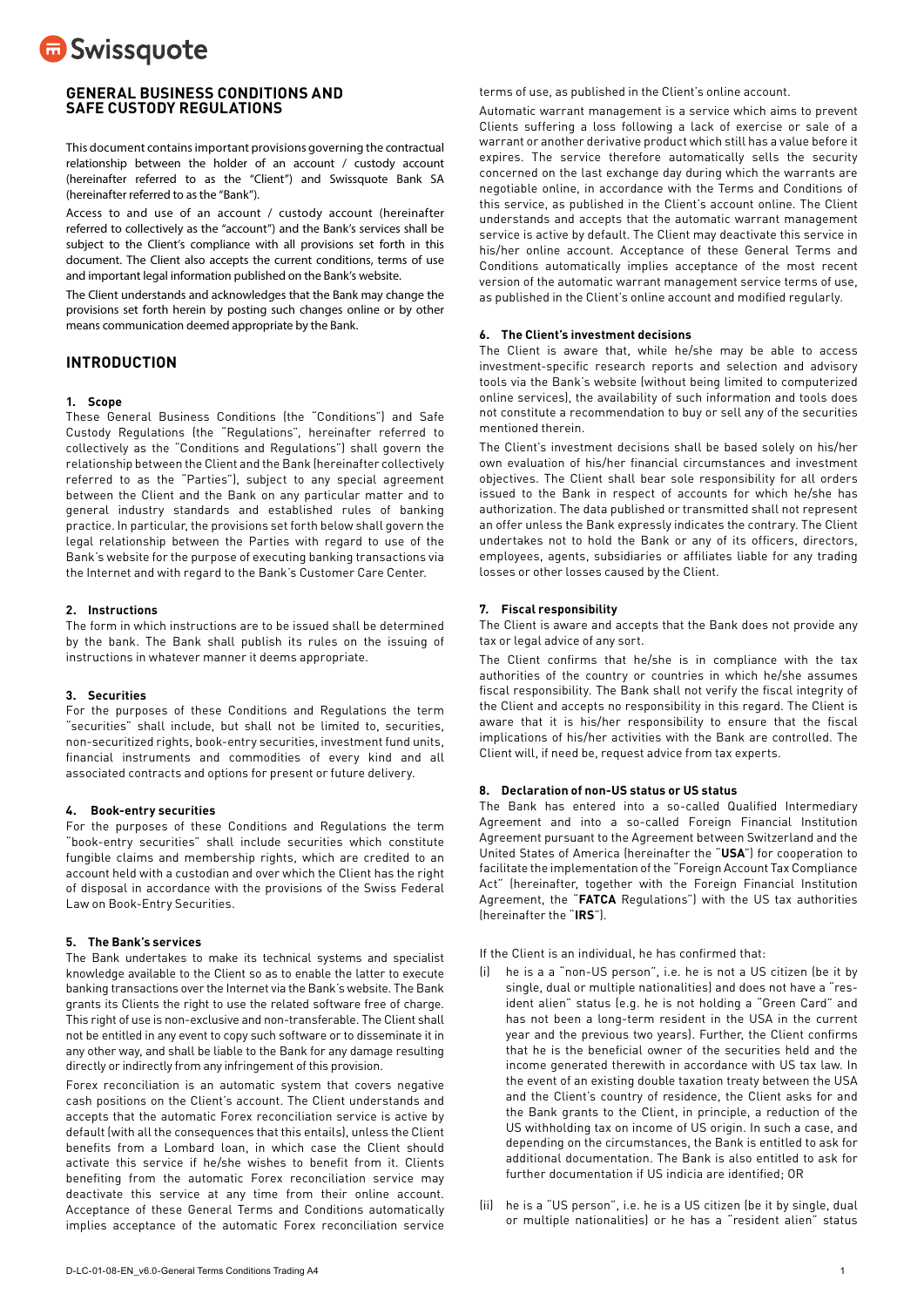<span id="page-1-0"></span>(e.g. because he is holding a "Green Card" or has been a longterm resident in the USA in the current year and the previous two years). Further, the Client confirms that he is the beneficial owner of the securities held and the income generated therewith in accordance with US tax law. If the Client is or becomes a US person, the FATCA Regulations require that the Client provides the Bank with a Form W-9. By providing a Form W-9 to the Bank, the Client accepts that the Bank shall provide, directly or indirectly, the IRS, the Bank's withholding agents and custodians, or any related parties, with confidential and personal information about the Client and his Accounts with the Bank, such as the Client's identity, name and address, his Tax Identification Number ("TIN"), the Account number, the Account value and income and gains as well as documents such as IRS forms. The Client hereby irrevocably consents to such disclosure and fully releases the Bank from its obligations of banking secrecy, confidentiality and/or data protection under Swiss or any other applicable law(s) which might otherwise preclude the disclosure of such information (hereinafter "Banking Secrecy Waiver").

If the Client is not an individual, it has confirmed that:

- (i) it is a "non-US person", i.e. it has not been created, is not registered or incorporated in the USA and it is not a US person for any other reason. Further the Client confirms that it is the beneficial owner of the securities held and the income generated therewith in accordance with US tax law. In the event of an existing double tax treaty between the USA and the Client's country of incorporation or organization, the Client asks for and the Bank grants to the Client a reduction of the US withholding tax on income of US origin only when the Bank receives the requested documents. In such a case, and depending on the circumstances, the Bank is entitled to ask for additional documentation; OR
- (ii) it is a "US person", i.e. it has been created, is registered or incorporated in the USA or it is a US person for any other reason. Further the Client confirms that it is the beneficial owner of the securities held and the income generated therewith in accordance with US tax law. If the Client is or becomes a US person, the FATCA Regulations require that the Client provides the Bank with a Form W-9. By providing a Form W-9 to the Bank, the Client accepts that the Bank shall provide, directly or indirectly, the IRS, the Bank's withholding agents and custodians, or any related parties, with confidential and personal information about the Client and its accounts with the Bank, such as the Client's identity, name and address, its Tax Identification Number ("TIN"), the account number, the account value and income and gains as well as documents such as IRS forms. The Client hereby irrevocably consents to such disclosure and fully releases the Bank from their obligations of banking secrecy, confidentiality and/or data protection under Swiss or any other applicable law(s) which might otherwise preclude the disclosure of such information (hereinafter also "**Banking Secrecy Waiver**").

In the case where the Client is not the beneficial owner of the securities held and the income generated therewith in accordance with US tax law, the Client shall inform the Bank and communicate the details about the beneficial owner.

If the Client is an individual, he shall inform the Bank immediately of any change to his "non-US person" status. In such event, the FATCA Regulations require that the Client provides the Bank with a Form W-9 within 90 days and the above Banking Secrecy Waiver shall apply in full force upon the receipt of the Form W-9. If no Form W-9 is provided, the Client acknowledges that, in accordance with the FATCA Regulations, the Bank shall (a) report his Account(s) details to the IRS in an aggregated form, (b) deliver under a mutual assistance procedure specific information concerning his Account(s) to the Swiss Federal Tax Administration, which may exchange this information under the double taxation agreement with the IRS and (c) under certain circumstances set forth in the FATCA Regulations, levy a withholding tax of 30% on his income and earnings in accordance with US tax law.

If the Client is not an individual, it shall inform the Bank immediately of any changes to its "non-US person" status or its FATCA status. In such event, the FATCA Regulations require that the Client provides the Bank within 90 days with a Form W-9 if its status changed to US person or a Form W-8 if its FATCA status changed. If the Client's status changed to US person, the above Banking Secrecy Waiver shall apply in full force upon the receipt of the Form W-9. If no Form W-9 or W-8 is provided, the Client acknowledges that, in accordance with the FATCA Regulations, the Bank (a) may be obliged to report its account(s) details to the IRS in an aggregated form, (b) may be obliged to deliver under a mutual assistance procedure specific information concerning its account(s) to the Swiss Federal Tax Administration, which may exchange this information under the double taxation agreement with the IRS and (c) under certain circumstances set forth in the FATCA Regulations, may levy a withholding tax of 30% on its income and earnings in accordance with US tax law. The Bank may ask for further documentation/confirmation to confirm the Client's FATCA status according to the FATCA Regulations.

The Client acknowledges that, for legal and operational reasons, the Bank reserves the right to prevent US persons from trading any US securities (either listed on US markets or on other markets) as well as investment funds offered on the Bank's Trading Platform. In view of the above, in particular where the Client holds US securities in the Account at the time he/it becomes a US person, the Client agrees that the Bank may ask the Client to sell all US securities held in the Account and that, if no Form W-9 is provided within 90 days, the proceeds of the sale of the US securities may be subject to "Backup Withholding Tax" at the rate applicable at the time of the sale (currently 28 percent), which is to be paid to the IRS.

### **9. Residence for tax purposes**

On 21 July 2014, the Organisation for Economic Co-operation and Development (OECD) released a Standard for Automatic Exchange of Financial Account Information in Tax Matters (the "Standard"). The Standard and its current and future related international and national laws (together, the "AEOI Regulations") call on governments that have signed at least one automatic exchange of tax information agreement (the "Reporting Jurisdictions"):

- (i) to obtain, from their financial institutions, detailed account information and
- (ii) to have their respective competent authorities exchange that iformation automatically with other Reporting Jurisdictions on an annual basis, where both respective jurisdictions have entered into a mutual agreement to exchange such tax information.

Since Switzerland is a Reporting Jurisdiction, the Bank, as a Swiss financial institution, is required to apply enhanced due diligence procedures and may need to report some financial account information to the Swiss competent authority, namely the Swiss Federal Tax Administration (the "SFTA"), in accordance with the AEOI Regulations.

The Client understands that the Bank may need to apply enhanced due diligence procedures to record the residence for tax purposes of the Client, including where the Client is not a resident for tax purposes in a Reporting Jurisdiction. In the above-mentioned context and, in particular, as part of the account opening process, the Client:

- confirms his/her/its residence(s) for tax purposes (i.e. the jurisdiction(s) in which the Client is treated as being tax resident, according to each such jurisdiction's domestic tax legislation),
- provides the Bank with one or more valid Taxpayer Identification Number(s) (the "TIN(s)") or any other high integrity number with an equivalent level of identification (as determined by each jurisdiction for AEOI purposes),
- (iii) provides the Bank with his/her date of birth, and
- (iv) if requested by the Bank, provides any reasonable documentation or explanations in order to support the above.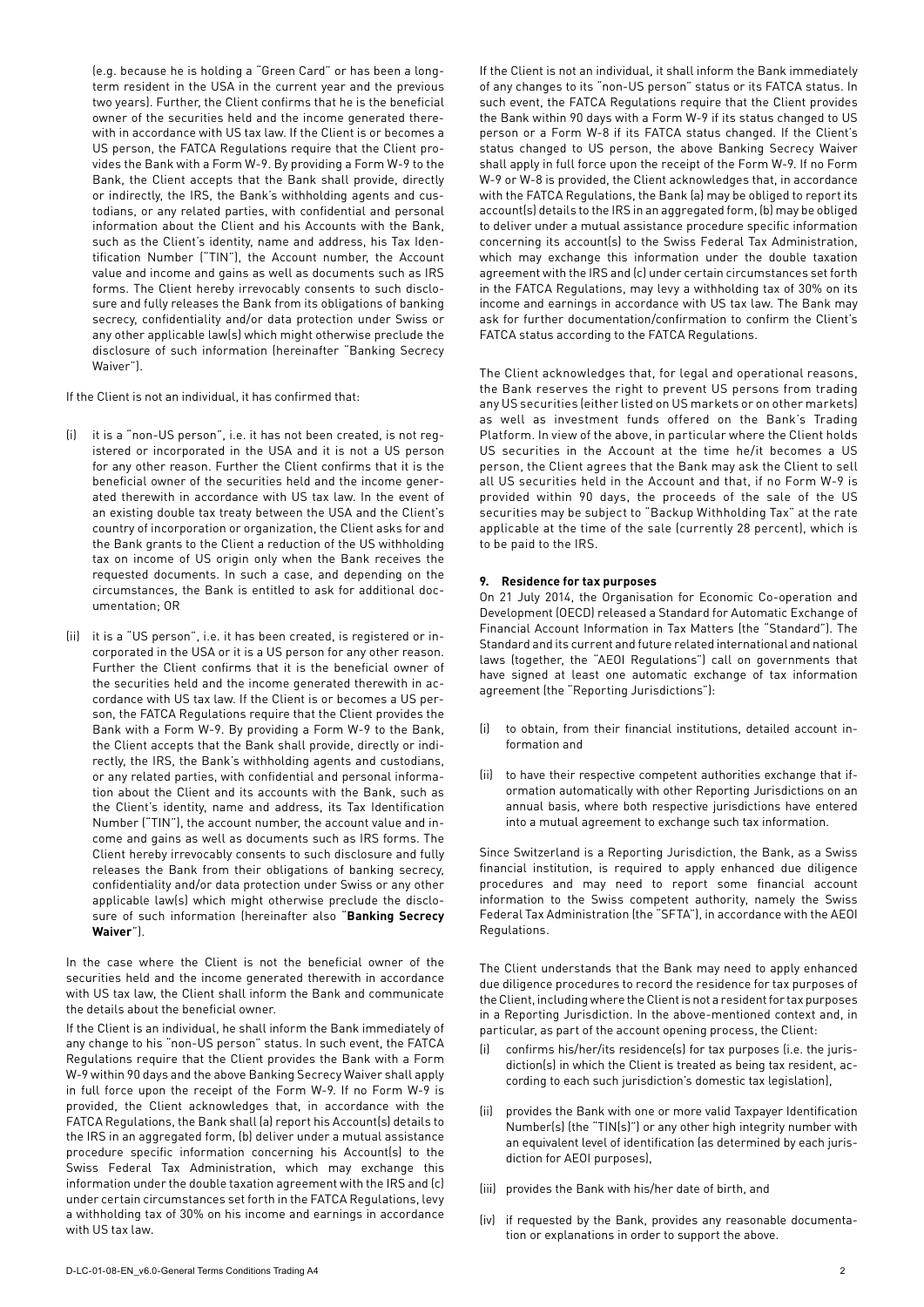In addition, where the Client must be regarded as an entity, the Client:

- (i) confirms its status as a reporting financial institution (FI), non-reporting FI, active non-financial entity (NFE) or a passive NFE,
- (ii) ensures the provision of the residence(s) for tax purposes, TINs and dates of birth of every controlling person (as defined by the AEOI Regulations and provided that the entity must be regarded as having one or more controlling person(s) pursuant to the AEOI Regulations), and
- (iii) if requested by the Bank, provides any reasonable documentation or explanations in order to support the above.

The Client understands that the Bank may be required to report certain Client information and, where relevant, information on the entity's controlling persons (including, but not limited to, name, address and date of birth) as well as certain Client's account(s) information (including, but not limited to, balance, interest, dividends and sales proceeds from financial assets) to the SFTA. The Client understands that the SFTA may then pass on such information to the tax authorities of each Reporting Jurisdiction for which the Client is regarded, pursuant to the AEOI Regulations, as a resident for tax purposes, but only to the extent that there is an agreement in place for the exchange of tax information between Switzerland and the other Reporting Jurisdiction(s). **By agreeing to the General Terms and Conditions, the Client hereby acknowledges that such information may be reported to the SFTA, provided that the Bank, in its sole discretion, determines that such information must be reported pursuant to the AEOI Regulations.** 

The Client acknowledges that his/her/its information may then be used, by the competent authorities of these Reporting Jurisdictions, for other purposes than those set forth by the AEOI Regulations, albeit within the confines of any applicable law.

The Client shall inform the Bank immediately of any change to his/ her/its residence(s) for tax purposes, TIN(s) or of any other relevant change in circumstances. In such event, the Client shall provide the Bank, in due time, with any documentation or explanations that the Bank can reasonably expect in order to comply with the AEOI Regulations. **The Client understands that, where the information provided to the Bank is inaccurate or incomplete, the Bank may need to report the Client as being resident for tax purposes in more than one Reporting Jurisdiction.** 

The Client understands that if he/she/it provides the Bank with incorrect information, be it intentionally or negligently, the Client may incur a fine imposed by any competent authority.

In complying with the above, the Client may need to refer to a tax advisor and/or to sources publicly available.

Without prejudice to the above, the Client may also qualify as a U.S. person. This Section must therefore be read in conjunction with [Section 8.](#page-1-0)

### **10. Account currencies**

Save where otherwise stipulated by the Bank or agreed with the Client, the Bank shall credit to the Client's account and in the corresponding currency (CHF, USD or EUR) any incoming funds or other amounts received in connection with the assets deposited in the Bank's custody. Unless expressly instructed otherwise by the Client, amounts received in a currency other than CHF, USD or EUR shall be credited to the Client's account in CHF.

# **GENERAL BUSINESS CONDITIONS**

## **11. Revocations; late and corrected reports**

Where the Client gives notice to revoke an order he/she has placed, no guarantee is given that the order will in fact be reversed. Where there is insufficient cover for an order, it shall be considered not to have been issued (see also Section 13). Once money or securities have been debited from the account, orders can no longer be revoked. During trading hours it is generally impossible to revoke market orders, since they are normally executed immediately.

#### **12. Corporate actions**

Subscription rights shall be sold automatically, unless clear instructions to the contrary are given by the Client to the Bank within the set time limit. In all other corporate actions (splits, reverse splits, etc.), any fractions arising shall always be sold.

On markets in which the relevant information is not easily accessible, the Bank shall make all reasonable effort to protect the Client's interests, but cannot accept any liability save in the event of gross negligence or willful misconduct.

#### **13. Purchase of registered shares**

The Client must sign and return the Bank's "Application for the Entry of Registered Shares in the Share Register and Authority to Transfer Ownership". The Bank shall apply to have registered shares entered in the share register of the company concerned only if specifically so requested by the Client.

## **14. Login/identification**

The Bank will dispatch the user ID together with the application to open an account. Once the account has been opened, the Bank will send the Client his/her personal password. Any person logging onto the system by entering the correct user ID and personal password or identifying himself/herself by telephone to the Bank as an account authorized person by giving the correct user ID and personal password shall have access to the Bank's electronic transaction systems and other services provided by the Bank. In the case of contact by telephone, it will normally be necessary to give the Bank's advisor the complete user ID and three selected characters from the personal password. The Client shall be obliged to keep the password and user ID secret at all times, to keep them out of reach of third parties and to protect them from misuse. The Client is also advised to change the password regularly and to keep it in a safe place. The Client shall bear sole responsibility for any consequences of the loss or misuse of his/her user ID and/or password. The Bank shall not be liable for any damage resulting from the loss or misuse of the user ID and/or password. . With the exception of gross negligence on the part of the Bank, any loss or damage arising from invalidity or undiscovered fraud shall be borne by the Client. The Client undertakes to inform the Bank immediately if the account needs to be blocked or the user ID and/or password need to be blocked or replaced. After verifying the Client's identity (user ID and password) and, provided the Client has sufficient funds, the Bank undertakes to execute all orders and instructions received from the Client without delay within the customary handling time. However, the Bank shall accept stock exchange orders from the Client only by telephone or electronically. The Bank shall be entitled at its discretion, though not obliged, to accept instructions in writing. Notwithstanding the foregoing provisions, the Bank reserves the right at its own discretion to decline to execute orders and instructions or to execute them only upon receipt of written proof of the Client's identity. At its discretion the Bank may likewise introduce and require additional levels of identification, such as scratch lists and/or a system of secured identification, for all or some of its services.

#### **15. Irrevocable entitlement**

Any person verifying his/her identity in accordance with the above provisions shall be considered entitled to use the Bank's services on the Client's behalf. The Bank shall be entitled to assume that orders and instructions arising in this manner have been duly approved and issued by the Client and/or other authorized persons.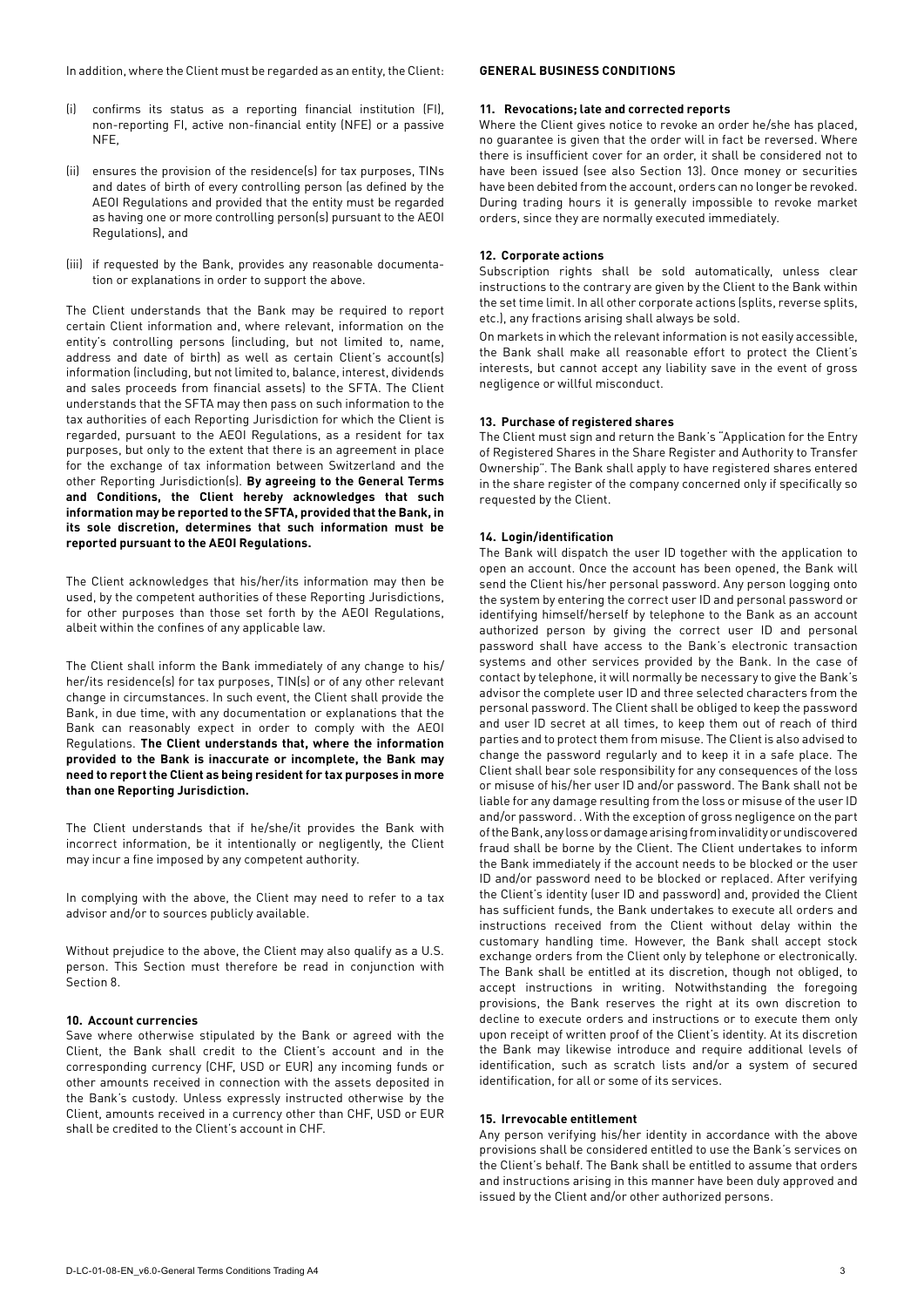#### **16. Securities transactions**

As a general rule and subject to express authorization in special cases, in order to execute orders the Bank shall require that the Client's account contain purchasing power equal to or greater than the cost price of the securities prior to the trading date. The Client shall be responsible for ensuring the account contains sufficient funds. He/she shall bear liability for all his/her orders, including any which exceeds the funds available in the Client's account. Where the Bank receives from the same Client multiple orders with a combined total exceeding the funds available or the approved credit line, the Bank shall be entitled to decide which orders to execute wholly or in part, regardless of the order in which they were received. If the Bank has executed an order despite a lack of sufficient funds in the Client's account, the Client shall be obliged to provide sufficient cover in his/ her account without delay, e.g. by depositing or transferring additional funds into the account.

#### **17. Blocking access**

The Client may at any time request the Bank to block the Client's account with immediate effect. Such a block can only be revoked by the Client in writing. The Bank reserves the right to block the Client's access via the Internet or by telephone at any time, without explanation and without notice, to the extent it deems such a block appropriate.

## **18. Security/Internet risks**

The Bank expressly disclaims any liability for direct or indirect damage incurred by the Client in connection with transmission errors, transmission cutouts, technical defects, overload, service interruptions (e.g. systems maintenance), disruptions, interference, illegal intervention (e.g. hacking) and willful blockage of telecommunication devices and networks (e.g. "mail bombing", attacks intended to cripple services, etc.) or in connection with other malfunctions or deficiencies on the part of telecommunication and network operators. The Client is aware that data are transmitted over open, generally public networks (e.g. the Internet). Therefore, data are regularly transmitted in an unsupervised manner beyond Switzerland's borders, even if the sender and the recipient are both located in Switzerland. Even where the data themselves are encrypted, the sender and recipient can sometimes remain unencrypted, such that third parties may be able to infer their identity. The Bank accepts no liability and gives no guarantee that data transmitted and published via the Internet are correct, accurate and complete. In particular, account-related data (transaction confirmations, account statements, account balances, etc.) and information in the public domain, e.g. stock exchange prices or exchange rates, shall not be binding. The Client is particularly aware of the following Internet-specific risks for which the Bank cannot accept liability:

- Inadequate knowledge of the system and defective security measures can facilitate unauthorized access. The Client shall be responsible for informing himself/herself of the necessary security measures.
- Internet providers sometimes prepare user statistics and may deduce from them that the Client has contacted the Bank.
- Viruses and other harmful programs may infect the Client's computer without being noticed, especially via the Internet, e-mails and the exchange of data carriers.
- The use of computers by persons other than the Client brings additional risks. If the Client uses and stores any information (notably his/her password, user ID, portfolio information, transaction slips, account statements, etc.) in an accessible manner on his/her computer, he/she does so at his/her own risk and is personally responsible for all consequences.
- Software and hardware should always be from a trustworthy source.
- The Client expressly agrees to receive correspondence in electronic format. The Client is aware of and accepts any consequences, losses and risks that might result from the electronic transmission of information.

# **19. Risks in connection with foreign legal systems**

The Bank may acquire or alienate only those rights to book-entry

securities that are recognized by the relevant foreign legal system. If clarification is required in this respect, the costs incurred shall be borne in accordance with the relevant special contractual provision. The Client is aware that use of the Internet abroad may infringe the law of the country concerned. The Client must inform himself/herself accordingly and shall assume sole liability for risks in connection with foreign legal systems. The Bank accepts no liability for infringement of foreign law when the Client is using its services, particularly in connection with foreign trading restrictions.

Certain software components, such as coding algorithms, may be subject to import and export restrictions in certain countries. The Client must inform himself/herself accordingly and shall assume sole liability for risks in this connection. The Bank accepts no liability for the infringement of provisions governing the import, export and use of coding algorithms.

# **20. Provision of cross-border services (local restrictions)**

The Client accepts and understands that the policy of the Bank is not to appeal to persons resident abroad to contract services from it. The Client confirms that he/she took the steps to open an account of his/ her own initiative and that the Bank did not approach him/her in this regard; if this is not the case, the Client undertakes not to finalize the account opening process. The Client shall request information on other services provided by the Bank to which he/she has not yet subscribed. The Bank shall decide at its sole discretion whether or not to communicate such information to the Client.

The Client is aware that the Bank may not be able to provide him/her with all or some of its services and/or products based on his/her place of residence and/or status.

Similarly, the Bank's website may not be accessible based on the Client's place of residence. This applies in particular to Clients resident in a country where the distribution of information contained on the Bank's website contravenes the laws in effect in that country.

The Client is obligated to inform the Bank of any change in place of residence or status which could affect the provision of services and/ or products by the Bank.

Unless otherwise indicated by the Bank, the information published on the website or sent to the Client shall not be construed as constituting an offer.

# **21. Monitoring and recording of communication**

The Client expressly authorizes the Bank to record and store, without further prior notice, telephone conversations and other communications, particularly electronic communications, in a manner which the Bank at its discretion deems appropriate, and to monitor the Client's electronic communications with the Bank.

In the event of disputes, the Bank reserves the right to make use of such recordings as means of evidence.

# **22. Hardware and software**

The Client shall assume responsibility for technical access to the Bank's services. The Client shall be responsible for acquiring, installing and configuring hardware and software appropriate to establish a connection to the Bank's online services (computer, modem, browser, etc.). Consequently, the Bank shall not assume any responsibility for the Internet service provider or for any software and hardware not provided by the Bank.

The Bank shall be liable only in the event of gross negligence or willful intent. Save where guilty of gross negligence or willful intent, the Bank shall not be liable for any damage resulting from the Client's failure to perform his/her contractual obligations towards the Bank or in connection with stock exchange operations.

## **23. Banking confidentiality and renunciation of banking confidentiality**

In its capacity as a bank pursuant to the Swiss Federal Act on Banks and Savings Banks, the Bank is subject to banking confidentiality. Pursuant to this Act, the Bank is required to observe the strictest discretion regarding business relationships with its clientele. This obligation remains valid, even after these relationships have ceased. The Client hereby releases the Bank from its duty of confidentiality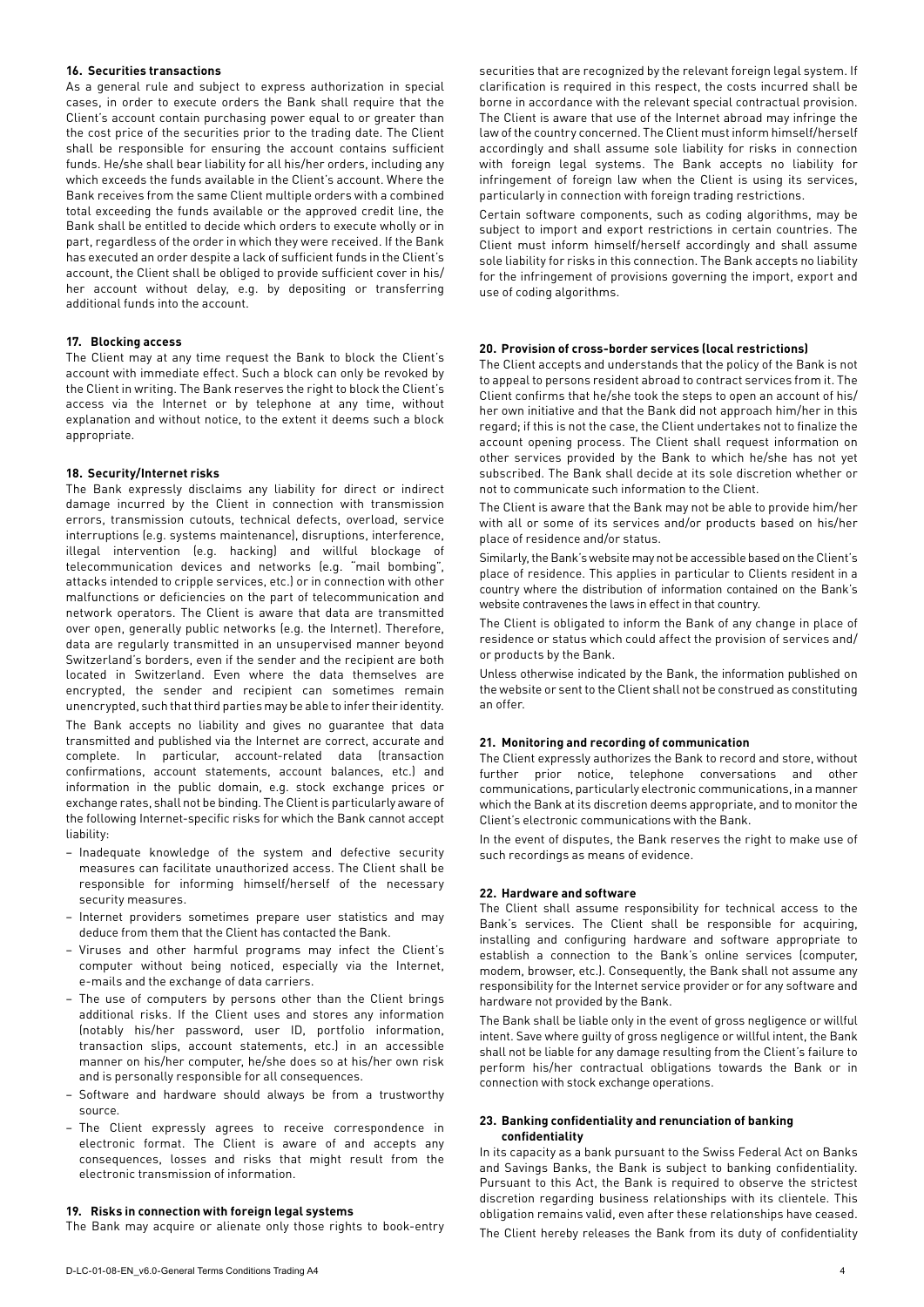insofar as this is necessary in order to protect the Client's and/or the Bank's legitimate interests, in particular:

- in the event of legal action being instigated by the Client against the Bank;
- to secure the Bank's claims or realize collateral provided by the Client or third parties;
- for the purpose of establishing a security interest in favor of a third party;
- for the purpose of collecting claims held by the Bank against the Client;
- in the event of accusations made by the Client against the Bank in public or before domestic or foreign authorities;
- for domestic or cross-border payment transactions or transactions involving foreign securities. The Bank is entitled to communicate the Client's information, in particular his/her name, address and IBAN (International Bank Account Number) or his/her account number, to the banks concerned (in particular, the correspondence banks of the Bank in Switzerland and abroad), to operators of payment transaction systems in Switzerland and abroad (e.g. Swiss Interbank Clearing [SIC]), SWIFT (Society for Worldwide Interbank Financial Telecommunication) and to beneficiaries. By giving a payment order or acquiring an investment, the Client formally authorizes the Bank to communicate his/her client data and to pass on information;
- National and cross-border transactions as part of corporate actions, as well as transactions executed by SIC/SWIFT. The Bank is entitled to communicate to the banks, central securities depositories and Swiss and foreign system operators concerned the name, address, IBAN, account number or custody account number of the final beneficiary accountholder, the registered shareholder or other parties involved in the transaction;
- In the event of investments made abroad, the Bank is entitled, in accordance with the legislation of the country concerned, to communicate on request in particular the surname and the first name of the order originator or depositor of the securities as well as other client details (in particular regarding the beneficial owner) to the responsible authorities to third-party custodians or to suppliers of products.

The Bank's legal, administrative and/or statutory duties of disclosure remain reserved.

#### **24. Swiss Federal Act on Combating Money Laundering and Terrorist Financing in the Financial Sector (Anti-Money Laundering Act, AMLA)**

The Bank shall be entitled to ask the Client to supply information regarding the circumstances or background of a certain transaction. Where necessary, the Client must supply such information immediately. As long as the Client fails to supply the information requested by the Bank, the Bank shall be entitled to decline to execute the instructions received from the Client, in particular those requiring the transfer of assets. If the Bank deems the information supplied to be unsatisfactory or incomplete, it may at its discretion immediately terminate the business relationship with the Client or have access to the assets blocked. Furthermore, pursuant to the provisions of the MLA and Swiss banking legislation the Bank may notify the relevant authorities and freeze the Client relationship and/or maintain a block on the account until the authorities have reached a decision on the matter.

Provided the Bank has complied with the provisions and regulations set forth in Swiss legislation for the prevention of money laundering (e.g. the MLA) and with those enacted by the Swiss Financial Market Supervisory Authority (FINMA), it shall not be liable for losses resulting from any failure to execute Client instructions or from their faulty or delayed execution.

## **25. Representation at shareholder meetings**

In general, the Bank will not represent the Client at shareholder's meetings. If the Client desires to take part in a shareholder meeting, he/she may instruct the Bank in writing to make available the necessary attendance documents. In such cases, the Client expressly agrees that the Bank may temporarily block the shares on deposit in his/her name, and to assume all costs related to this additional service.

## **26. Power of attorney**

Using the Bank's standard form available on its website, the Client shall be entitled to vest a third person with a written, unrestricted power of attorney without right of substitution, thus enabling said third person to represent him/her in transactions with the Bank.

As a general principle, the Bank does not accept powers of attorney granted orally or without using the correct Bank form.

# **27. Power of disposal**

The signing authorities notified to the Bank in writing shall have exclusive validity until such time as the Bank receives written notification to any other effect, irrespective of any entries in the commercial register or other Swiss publications.

## **28. Authentication of signatures and verification of identity**

The bank undertakes to verify with all due diligence the signatures of the Clients and their authorized agents. The Bank shall not be obliged to take further identification measures. The Bank shall not be held responsible for the consequences of any falsifications or identification errors that it has failed to recognize despite exercising due diligence.

# **29. Lack of legal capacity**

Damage resulting from the Client's lack of legal capacity shall be exclusively borne by the Client. In any event, the Client shall bear any damage resulting from lack of legal capacity on the part of his/her authorized agents or of other third parties having access to the Client's account and custody account.

# **30. Notifications**

All notifications from the Bank may, at its own discretion, be sent by e-mail, by post or any other mode of communication deemed appropriate by the Bank, and in particular by means of messages left in the "Notifications" inbox for the Client's electronic account. Notifications sent by post or e-mail shall be deemed duly delivered as soon as they have been sent to the most recent address supplied by the Client to the Bank or left in the account inbox. The Client shall bear all risk of delay, loss or falsification of the notifications sent to him/her.

### **31. Dormant assets**

The Client undertakes to take all appropriate measures to prevent assets deposited with the Bank from becoming dormant (also known as unclaimed assets). The Client undertakes to maintain regular contact with the Bank and, in particular, to notify the Bank immediately of any change of domicile (including fiscal), address for correspondence, e-mail address, name, telephone number or any other details or element of his/her situation which may result in contact between the Bank and the Client being interrupted, and to take any steps necessary to allow contact to be re-established in that event. The Client must notify the Bank of any change by entering (if possible) the new details in his/her user profile, by letter, or by calling our Client Service department.

The Client authorizes the Bank to take all appropriate or necessary steps to locate him/her or his/her beneficiaries once it notes that communications addressed to the Client are not reaching him/her or should there be no contact with the Client within a specific period, which the Bank will stipulate at its sole discretion. If such research proves unsuccessful and the assets are deemed to be dormant within the meaning of the provisions applicable, the Client recognizes that the Bank is obliged to notify a central claims office of the existence of the account relationship.

The Bank shall charge the expenses incurred for such research as well as the individual handling and monitoring of the dormant assets to the Client. The fees and taxes generally debited by the Bank apply for as long as the banking relationship exists.

The Bank shall protect the Client's rights when assets become dormant. The Bank is authorized to take action that diverges from the current General Terms and Conditions if it is in the Client's assumed interest.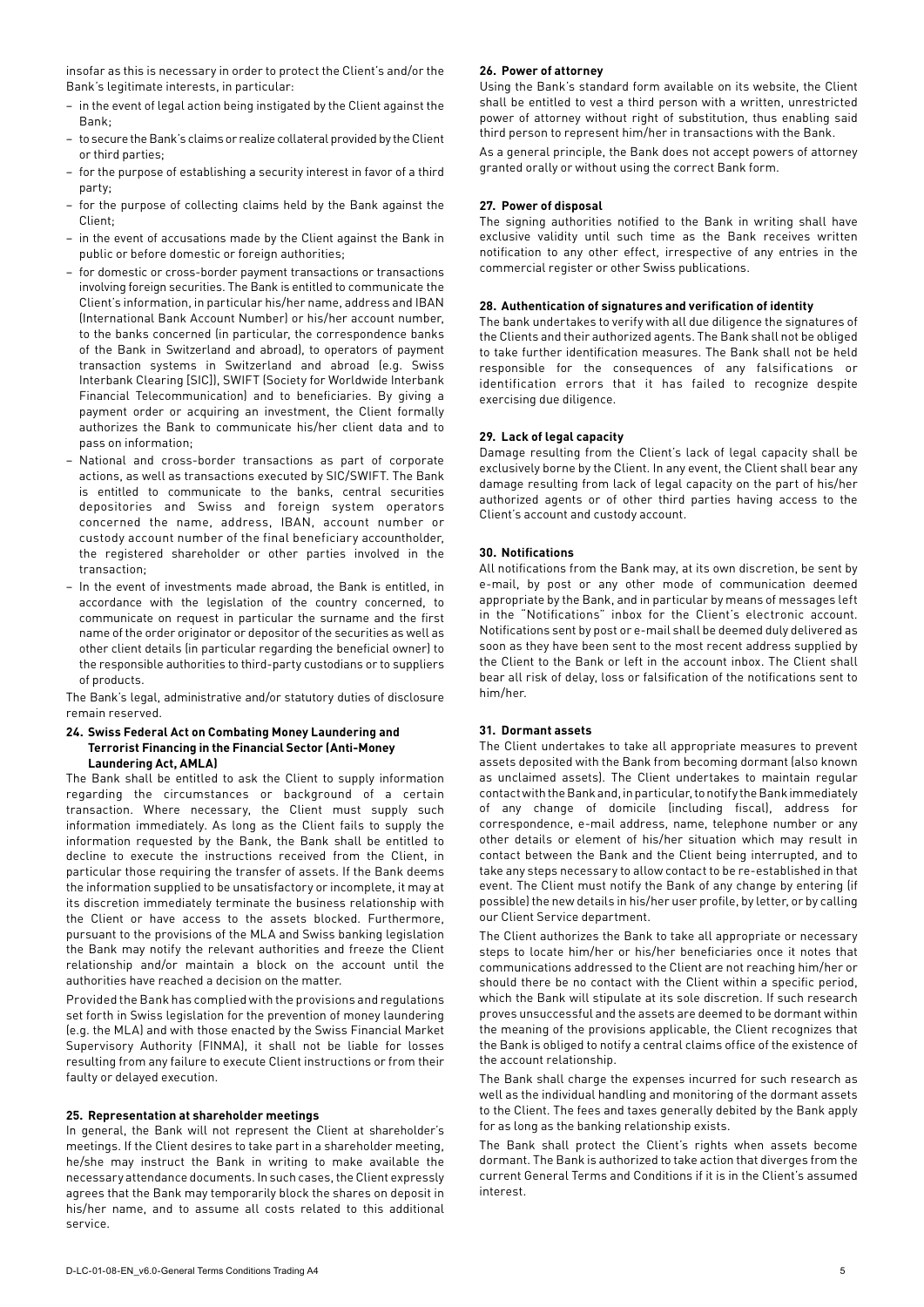#### **32. Additional services**

The Client hereby authorizes the Bank to debit all fees, commissions, expenses or other costs incurred in connection with additional services requested by him/her directly to his/her account.

#### **33. Erroneous or delayed execution of orders**

In the event of the erroneous, incomplete or delayed execution of an order (except for stock market orders), the Bank's liability shall be limited to the interest lost unless, in a particular case, it has been alerted to the risk of more extensive damage

#### **34. Erroneous transactions and erroneous entries (mistrades)**

The Client is aware and accepts that a stock exchange may reserve the right to declare an executed transaction invalid if, for example, the stock exchange authorities believe the transaction is clearly the result of an erroneous transaction or entry. If, in the meantime, the Client has sold on the security affected by the erroneous transaction or entry, this constitutes a short sale. The Client accepts and assumes the risk of erroneous transactions, erroneous entries and short sales. The Client is aware and agrees that short sales are not allowed and will thus automatically be covered by the Bank without further notification, i.e. negative positions will be closed out.

The Bank expressly draws attention to the fact that securities to be sold by the Client must be present in the Client's account in a long position permitting proper delivery on or before the settlement date of the respective transaction. Save where guilty of willful intent or gross negligence, the Bank shall not be liable for any damage in connection with such a declaration from the stock exchange. With regard to reversal of debit entries, the provisions of the Swiss Federal Law on Book-Entry Securities shall apply.

Upon learning that assets credited to his/her account must in all good faith be assumed to have been credited erroneously, the Client shall be obliged to notify the Bank immediately of the credit entry either in writing or orally.

#### **35. Client complaints**

Any complaint by the Client concerning the execution or non-execution of any order, and any objections concerning an account or custody account statement or any other notifications from the Bank must be made immediately upon receiving the corresponding notification, but not later than one month after receipt.

After this period, the execution or non-execution or, as applicable, the statement or notification concerned shall be deemed to have been approved. Where the Client has received no notification, he/she must make the complaint as if such notification had been duly received. The Client shall bear the consequences of any delay in making the complaint. Express or tacit acknowledgement of an account or custody account statement shall be deemed to constitute approval of all the items it includes and of any reservation made by the Bank.

### **36. Right of lien and set-off**

For the purpose of redeeming all debts and other liabilities of the Client to the Bank, the Bank has a right of lien on securities and other assets held or kept in custody now or in future by the Bank in favor of any existing or future account of the Client, including any account in which the Client may have an interest. The Bank shall have the right to set off against any amounts due from the Bank all its existing claims against the Client regardless of whether such claims are due, of the currencies in which they are denominated or, in the case of loans granted by the Bank, of whether they are unsecured or secured by specific or other collateral. Upon expiration of the time limit allowed to the Client, the Bank shall be entitled at its discretion to proceed with the compulsory realization of pledged securities or to realize them on the open market through sale or appropriation. The realization of book-entry securities shall be governed by the provisions of the Swiss Federal Law on Book-Entry Securities. In this case, the Bank shall inform the Client in the customary manner, depending on the circumstances, that the collateral provided in the form of book-entry securities is to be realized. The Bank has a duty to provide a settlement statement and shall credit any surplus to the Client's account. The Client hereby authorizes the Bank and the Bank shall be entitled to transfer securities and other assets held on

behalf of the Client or his/her representative from or to any account held by the Client with the Bank whenever the Bank deems such transfer necessary for its own protection.

The Client hereby expressly authorizes the Bank, in the event of a security interest being established in favor of a third party, to draw the Bank's attention to any higher-ranking security interest accruing to the pledgor pursuant to the Bank and the Client.

#### **37. Outsourcing**

The Bank reserves the right to outsource all or part of its activities under its monitoring and its own responsibility, with respect to the applicable legal and regulatory provisions in this regard. The Bank is thus authorized to call on the assistance of Group entities or independent companies in Switzerland and abroad. Where information regarding the Client is communicated to an external service provider or another Group entity, this is covered by the rules on data protection.

Activities which are currently outsourced concern the storage and archiving of account-opening documentation and maintenance of the IT database; these activities are outsourced in Switzerland.

#### **38. Fees, remuneration and compensation**

The Bank shall credit and debit interest, commission, agreed or standard fees, and taxes due in accordance with the schedule published on its website. The Bank reserves the right to modify its interest rates and commission at any time, particularly in the event of changes in the situation on the market. It shall inform the Client thereof by means of circular, publication on its website, e-mail, notification in the Client's account, or by any other means deemed appropriate. These changes are considered to have been approved unless challenged in writing within a period of one month.

The Client acknowledges and accepts that the Bank may be required to pay to third parties compensation, remuneration and other benefits, including retrocessions and other indirect monetary benefits (hereinafter "remunerations") for the acquisition of clients and/or the provision of services. These remunerations are calculated in principle as a percentage of fees and commissions paid by the Client and/or based on the assets held by the Bank. The Bank shall inform the Client on request of remunerations affecting him/her.

The Client also acknowledges and accepts that the Bank receives and retains indemnities (e.g. commissions for distribution, portfolio management or acquisition), fees and other payments from third parties (including companies that are part of the same group as the Bank) and that it may redistribute these to third parties in the course of its commercial activity and its business relationship with the Client, e.g. for the acquisition or distribution of collective investment schemes and structured products. Where the Bank receives remuneration which, in the absence of contractual regulation, should be passed on to the Client pursuant to Art. 400 of the Swiss Code of Obligations or other regulations, the Client formally renounces the transfer thereof and accepts that the Bank may retain this sum as a supplementary compensation. The Bank shall provide the Client on request additional information on remunerations concerning him/ her. In the event of conflicts of interest based on the services indicated above, the Bank shall ensure that the Client's interests are protected.

The Bank is free to set the amount of compensation which it may debit directly from the Client's account for complementary services which are not subject to a fee or service tariff but which it has provided to the Client at his/her request and in his/her presumed interest and, based on the situation, which may only be requested in return for compensation.

The Client authorizes the Bank to debit directly from his/her account any fees, commissions, expenses or other costs due connected with the additional services that he/she has requested.

#### **39. Accounts in foreign currencies**

Bank assets corresponding to the Client's foreign currency assets shall be held in the same currency, whether in the country of the currency concerned or in another country. In the event that the total Bank assets held in that country are affected by measures taken by the authorities of that country, the Client shall bear all economic and legal consequences of such measures in proportion to his/her share of the total assets thus affected.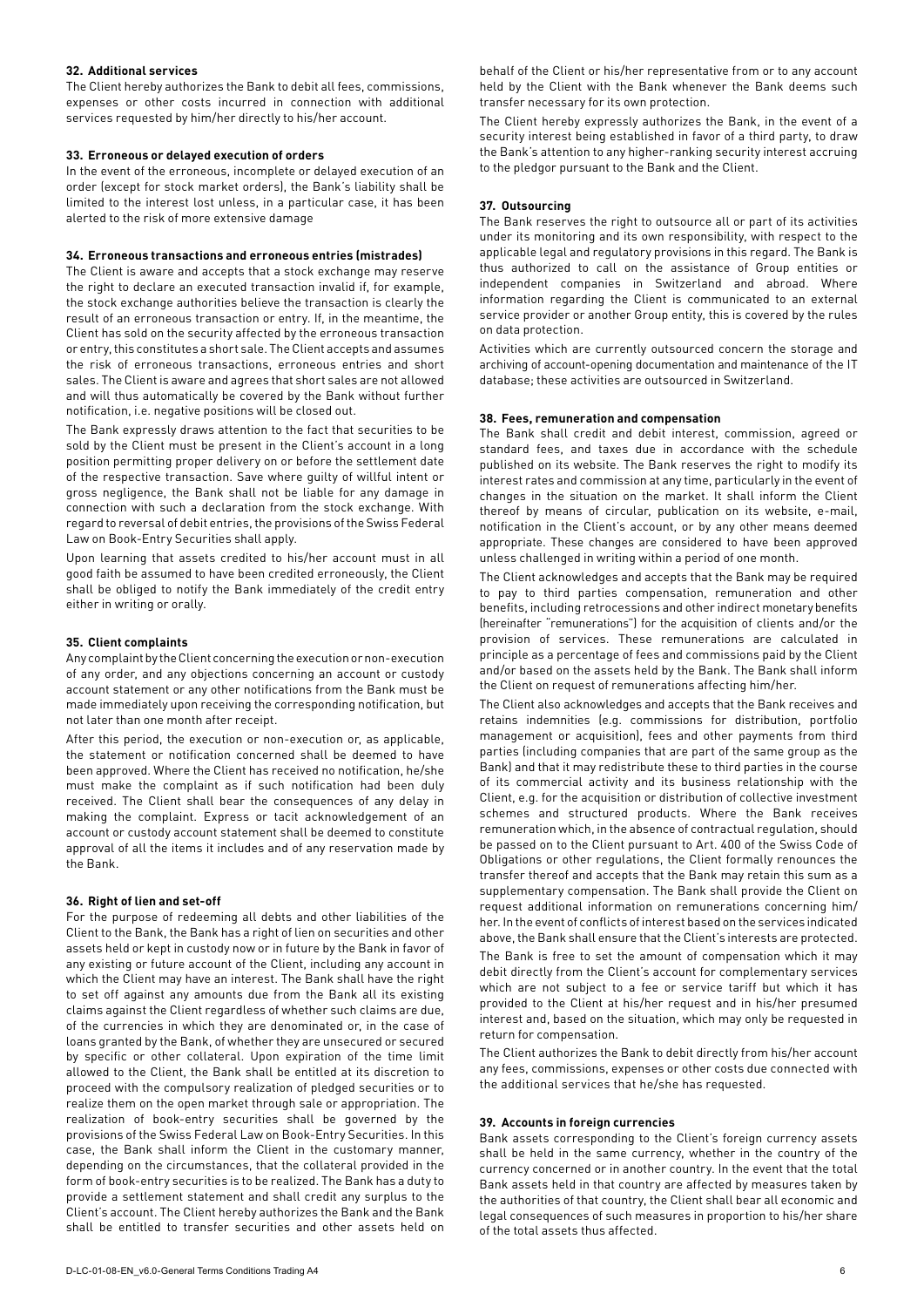In the case of foreign currency accounts, the Bank shall perform its obligations solely by arranging an account credit at its branch in the country of the currency, a correspondent bank or the bank designated by the Client. In the case of foreign currency current accounts, the funds used as cover shall be invested in the country of the currency concerned.

### **40. Joint accounts**

If several persons wish to become holders of a single account, a special joint account agreement must be concluded between these persons and the Bank.

### **41. Saturday treated as a public holiday**

In all relations with the Bank, Saturday is treated as an official public holiday.

# **42. Termination of this Agreement**

The Bank and the Client shall be entitled to terminate this Agreement in writing at any time without explanation. Upon termination of this Agreement, the Client's right to use any systems and software made available by the Bank shall lapse.

# **43. Amendment of this Agreement**

The Bank shall be entitled to amend the provisions of this Agreement and the services offered unilaterally at any time. Such amendment shall be notified to the Client in an appropriate manner and shall be deemed accepted unless the Client submits a written objection within one month of the date on which the amendment was notified.

# **44. Reservation of legal requirements**

All existing or future statutory provisions, administrative regulations and other applicable regulatory requirements in the field of banking services, data protection, money laundering and the operation and use of the Internet and any other provision or regulation governing the services offered by the Bank are reserved and shall apply to the provision of the Bank's services as of their entry into force.

### **45. Exclusion of liability**

The Bank shall not be held liable by the Client for proven damage resulting from any action or omission, except in the event of malicious intent or gross negligence. In the event of an error made by a custodian, the Bank shall only be responsible if it neglected its obligations of due diligence when selecting and instructing the custodian. The Bank shall not be accountable for omissions by third-party custodians that have not been recommended by the Bank but that are holding assets in accordance with the express instructions of the custody account holder. In general, the Bank shall not be responsible for its contractors, except where they commit gross negligence.

# **SAFE CUSTODY REGULATIONS**

# **46. Scope of application**

In addition to the Conditions, these Safe Custody Regulations (hereinafter collectively referred to as the "Conditions and Regulations") shall apply to the securities and assets entrusted to and accepted into the Bank's custody (hereinafter referred to as "safe custody assets").Any separate agreements or special conditions governing custody accounts shall apply in addition to these Conditions and Regulations. In the event of differences, these Conditions and Regulations shall prevail.

# **47. Acceptance of assets**

In particular, the Bank shall accept:

- a) book-entry securities;
- b) non-book-entry securities, specifically
- 1. securities for safekeeping in an open custody account;
- 2. money and capital market investments not evidenced in the form of securities, for entry and administration in an open custody account. The Bank may at its discretion refuse to accept safe custody assets without explanation.

#### **48. Duty of diligence**

The Bank shall keep and manage the safe custody assets with the customary due diligence.

### **49. Delivery**

Provided that notice periods and mandatory legal provisions are respected, the Client may request at any time that safe custody assets be delivered or made available to him/her, subject to the usual time limits. The delivery of book-entry securities shall be governed by the provisions of the Swiss Federal Law on Book-Entry Securities. The costs of delivery shall be borne in accordance with a specific contractual provision.

## **50. Period of validity**

The validity of the present Regulations is generally not subject to any specific time limit. The legal consequences established with these Regulations shall not lapse with the death, incapacity or bankruptcy of the Client.

### **51. Form of safekeeping**

The Bank is expressly authorized to deposit safe custody assets with third parties for the account of and at the risk of the Client. Unless instructed otherwise, the Bank is entitled to hold the safe custody assets with other assets of their kind, transfer them to a third party for safekeeping or hold them in collective depository. This does not apply to safe custody assets that must be held separately for specific reasons. If the Client specifies a third-party custodian not recommended by the Bank, the Bank accepts no liability. Safe custody assets held abroad shall be subject to the laws and established practices of the place where they are held.

Registered shares shall only be registered in the name of the Client on his/her specific request. In such a case, the Client accepts that his/her name may be made known to third parties. In cases where registration in the Client's name is not customary, not possible, or would incur inappropriate expense, the Bank may register the safe custody assets in its own name or the name of a third party for the account of and at the risk of the Client.

Securities redeemable by drawings may also be held in collective custody. Safe custody assets so redeemed shall be distributed among the clients by the Bank in a second drawing, using a method which quarantees all clients the same chance of being considered as in the first drawing.

### **52. Administration**

In the absence of any specific order from the Client, the Bank shall perform the customary administration services, such as collecting coupons and redeemable amounts, obtaining new coupon sheets, monitor drawings, calls, conversions and subscription rights, etc., and shall generally prompt the Client to make those arrangements which fall to him/her. The Bank will use the usual sources of information available to it as a basis. It will not, however, assume any responsibility for these administration services. In cases where the Bank is unable to administer individual safe custody assets in the customary manner it shall notify the Client thereof, using any appropriate means. In the case of registered shares not bearing coupons, administrative services shall only be performed if the address to which dividends and subscription rights are to be delivered is that of the Bank.

In the absence of any agreement otherwise, the Client is responsible for making all arrangements in respect of the safeguarding of the rights accruing to the safe custody assets. In particular, these rights cover such aspects as the issuing of instructions for conversions, the exercising or purchase/sale of subscription rights as well as the exercising of conversion rights. If instructions are not received in time, the Bank is authorized, but not obliged, to act as it deems appropriate.